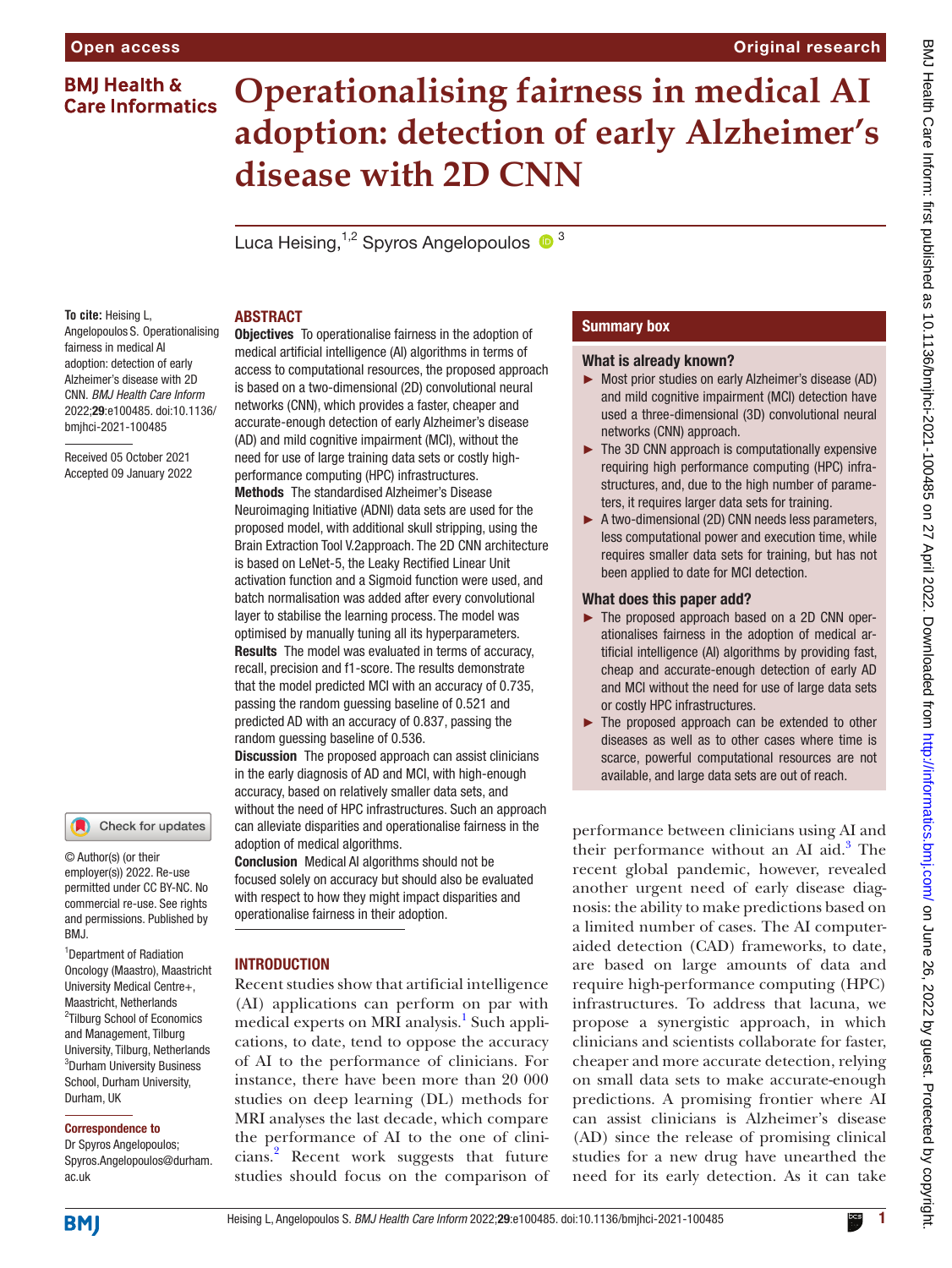up to 20 years before patients with AD show any signs of cognitive decline, it can be challenging to diagnose AD in early stages. We, thus, motivate and implement an AI-CAD framework for the early detection of mild cognitive impairment (MCI) and AD to assist clinicians, while the approach can be extended for the diagnosis of other diseases.

AD is caused by an accumulation of β-amyloid  $(Aβ)$ plaques, and abnormal amounts of *tau* proteins in the brain. This results in synapse loss, where the impulse does not reach the neurons, and in loss of structure or function of neurons, including their death, causing memory impairment and other cognitive problems. $\frac{4}{3}$  $\frac{4}{3}$  $\frac{4}{3}$  AD has strong impact on the cognitive and physical functioning of patients, resulting in death. Recent developments in slowing AD decline have increased the relevance of its early detection,<sup>[5](#page-5-4)</sup> and MCI plays an important role in this. MCI is a syndrome where the patients have greater cognitive decline than normally expected, but it does not necessarily affect their daily lives. Although some patients with MCI remain stable or return to cognitively normal (CN), there is a 10%–15% risk per year of progression to AD.<sup>[4](#page-5-3)</sup> Before the aetiology of AD became known, its diagnosis relied on neurocognitive tests. The development of biomarkers improved AD detection. A common method to diagnose AD is hippocampus segmentation, which relates to memory function, and its small volume is an AD biomarker. For a long time, AD diagnosis was done manually by looking at the brain structure and size of the hippocampus on MRI, which requires practice and precision. Prior studies on automated methods for hippocampus segmentation have used DL approaches with promising results.<sup>[6](#page-5-5)</sup> Automated hippocampus segmentation for the diagnosis of AD and MCI, however, requires clinicians' expertise and is sensitive to interrater and intr-arater variability.<sup>[6](#page-5-5)</sup>

Convolutional neural networks (CNN) can become the foundation of an AI-CAD framework for supporting clinicians in the detection of early AD and MCI, since it is

a successful approach for image classification. CNN can improve the performance of image classification,<sup>7</sup> and they are becoming increasingly popular in MRI analysis. For instance, recent studies show that CNN can work on par with specialists for classifying MRI of patients with skin cancer. [1](#page-5-0) Similar approaches with three-dimensional (3D) as well as two-dimensional (2D) CNN have also been used for AD detection with promising results. When it comes to the inner mechanics of these approaches, the classification filter of a 3D CNN slides along all the three dimensions of the input image, resulting in 3D feature maps, whereas in a 2D CNN the classification filter slides along only the height and width of the input image. Thus, the latter results in 2D feature maps, which need less parameters, computational power and execution time. Most prior studies have used 3D CNN achieving high accu-racy,<sup>[8](#page-5-7)</sup> while others obtained similar results with 2D CNN.<sup>9</sup> Although previous work on the topic has established that 3D CNN perform better for patch classifications, the results between 2D and 3D approaches for whole image labelling did not differ much.<sup>10</sup> A 3D CNN, however, is more computationally expensive, and, due to the high number of parameters, it requires larger data sets for training.<sup>[11](#page-5-10)</sup> Concurrently, prior studies have not incorporated a 2D CNN approach for detecting MCI. A summary of prior 2D and 3D CNN applications in the literature is presented in [table](#page-1-0) 1.

We suggest that medical algorithms should not be solely focused on accuracy but should also be evaluated with respect to how they might impact disparities and operationalise fairness in their adoption. Thus, we investigate the extent to which a 2D CNN can detect MCI and early AD.

### **METHODS**

CNN is the most common neural network (NN) architecture for image classification. Fully connected NN take multiple inputs, and hidden layers perform calculations

<span id="page-1-0"></span>

| <b>Table 1</b> Performance comparison of 2D and 3D approaches in the literature |        |            |               |                          |  |  |  |
|---------------------------------------------------------------------------------|--------|------------|---------------|--------------------------|--|--|--|
|                                                                                 | 2D CNN |            | <b>3D CNN</b> |                          |  |  |  |
| <b>Study</b>                                                                    | AD     | <b>MCI</b> | <b>AD</b>     | <b>MCI</b>               |  |  |  |
| Basaia et al <sup>8</sup>                                                       |        |            | 0.99          | 0.87                     |  |  |  |
| Feng et al <sup>16</sup>                                                        |        |            | 0.95          | 0.86                     |  |  |  |
| Korolev et $al^{25}$                                                            |        |            | 0.80          | $\overline{\phantom{0}}$ |  |  |  |
| Liu et $al^{17}$                                                                |        |            | 0.85          |                          |  |  |  |
| Liu et $al^{18}$                                                                | -      |            | 0.91          | -                        |  |  |  |
| Senanayake et al <sup>26</sup>                                                  |        |            | 0.76          | 0.75                     |  |  |  |
| Hon and Khan <sup>27</sup>                                                      | 0.96   |            |               |                          |  |  |  |
| Sarraf and Tofighi <sup>19</sup>                                                | 0.99   |            |               | -                        |  |  |  |
| Sarraf and Tofighi <sup>20</sup>                                                | 0.97   |            |               | $\overline{\phantom{0}}$ |  |  |  |
| Wang et al <sup>9</sup>                                                         | 0.98   |            |               | -                        |  |  |  |

AD, Alzheimer's disease; CNN, convolutional neural network; MCI, mild cognitive impairment.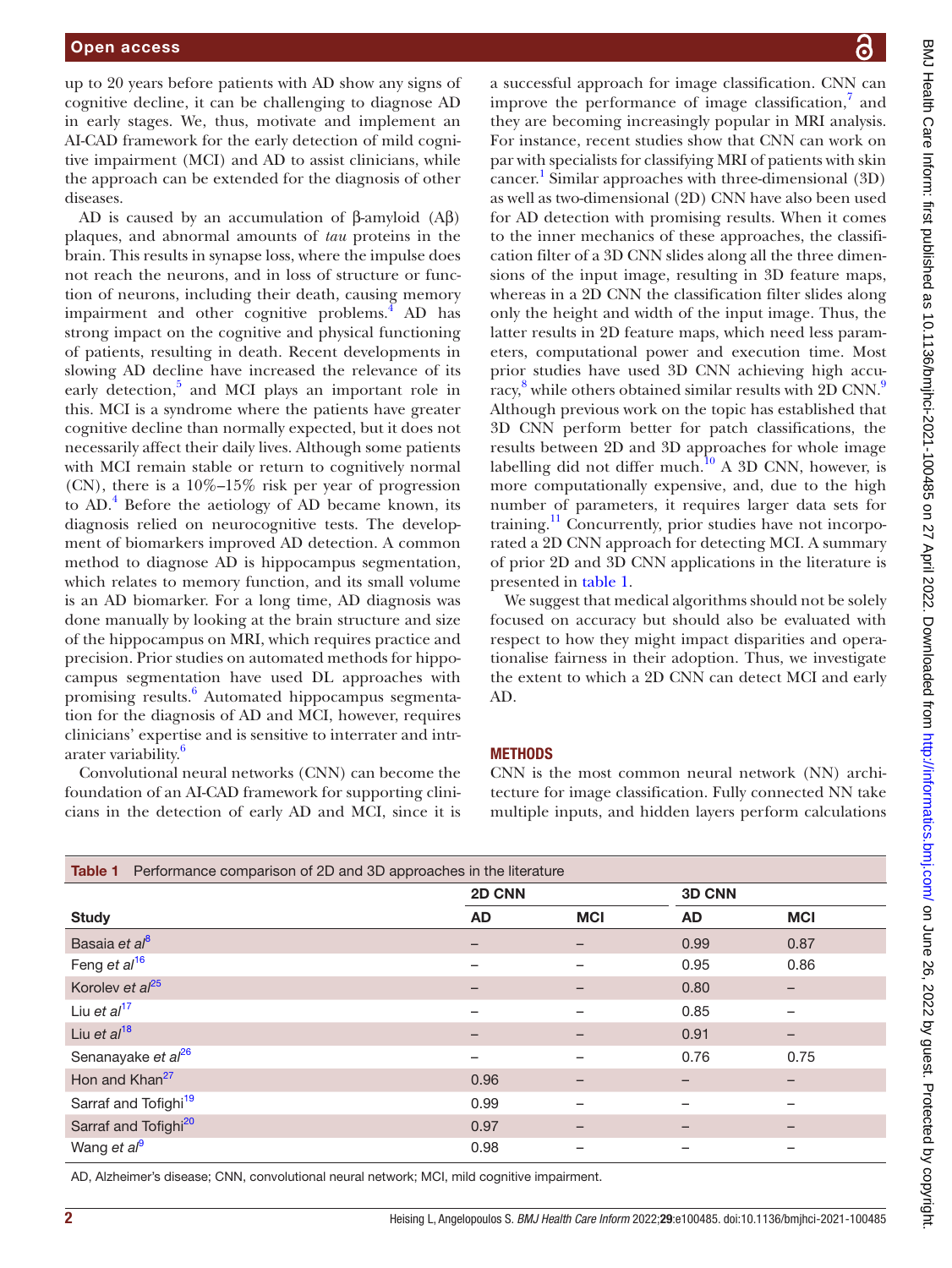on them, while the neurons in the network connect to each other. Neurons in CNN, however, connect only to those close to them. CNN, therefore, needs fewer parameters, which results in benefits such as small risk of overfitting, higher accuracy and faster processing time. Moreover, in CNN, there is no need to transform the input images to one dimensional, a process which can result in loss of structural information, as the CNN can learn the relationships among the pixels of input by extracting representa-tive features with kernel convolutions<sup>[4](#page-5-3)</sup>:

$$
S(i,j) = (I \times K)(i,j) = \sum_{m} \sum_{n} I(m,n) K(i-m,j-n)
$$

where  $I$  is the input and  $K$  is the kernel; the input indices are represented by *i* and *j*, and the kernel indices are represented by *m* and *n*.

The data sets used in this study were obtained under permission from the Alzheimer's Disease Neuroimaging Initiative (ADNI) database (adni.loni.usc.edu). The ADNI was launched in 2003 as a public–private partnership. The primary goal of ADNI has been to test whether MRI, biological markers and clinical as well as neuropsychological assessment can be combined to measure the progression of MCI and early AD. The ADNI is separated into three studies of 5 years, while the first was prolonged by 2 years under the name ADNI-GO. In total, 2517 people of ages 55–90 participated in the study. The ADNI encourages the use of their standardised data sets to ensure consistency in analysis and direct comparison of various methods among studies. We, therefore, used their two standardised data sets 'ADNI1: complete 2 year 1.5T' and 'ADNI1: complete 3 year 1.5T', which contain MRI that has passed quality control assessment.<sup>12</sup>

Our data set consists of 3312 images, distributed in 828 MRI of CN subjects, 453 MRI of patients with AD and 1203 MRI of patients with MCI. The data set was split into one with CN and AD subjects (1281 MRI), and one with CN and MCI subjects (2031 MRI). Since the participants of the ADNI study returned for more than one check-up, any patient can have up to 12 MRI, which are not identical as they are taken at different moments, and every MRI in the standardised data set was treated independently. The data set, thus, refers to 99 patients with AD, 212 patients with MCI and a control group of 165 CN subjects. We present the demographic information of the included subjects in [table](#page-2-0) 2, to enable comparison with other studies.

<span id="page-2-0"></span>

| dataset  | <b>Table 2</b> Demographic information of subjects in the |                                  |                                  |  |  |  |  |
|----------|-----------------------------------------------------------|----------------------------------|----------------------------------|--|--|--|--|
|          | <b>MCI</b>                                                | AD.                              | <b>CN</b>                        |  |  |  |  |
| Images   | 891                                                       | 412                              | 662                              |  |  |  |  |
| Subjects | 212                                                       | 99                               | 165                              |  |  |  |  |
| Gender   | 142 M / 70 F                                              | 52 M / 47 F                      | 82 M / 83 F                      |  |  |  |  |
| Age      | $\mu = 75.84$<br>$\sigma = 7.02$                          | $\mu = 76.49$<br>$\sigma = 7.43$ | $\mu = 76.93$<br>$\sigma = 5.23$ |  |  |  |  |

AD, Alzheimer's disease; CN, cognitively normal; MCI, mild cognitive impairment.

While the data sets are preprocessed, we further performed skull stripping using the Brain Extraction Tool V.2 (BET2), which is part of the *NiPype* library. Skull stripping locates the brain in the MRI and removes all surroundings to further remove noise from images. For optimal skull stripping results, neck slices were removed with the *robustfov* function. We used a fraction intensity of 0.3 as an evaluation of BET2 parameters for the ADNI data set found that this leads to best results. Due to the differences in scanners and techniques used by the ADNI over the years, the MRIs used in the data sets were of different sizes, and, therefore, had to become uniform. All the MRIs in our data set were resized to: (136, 192, 160) with the *ndimage* zoom function of the *Scipy* library, which zooms the array using spline interpolation. Resizing the MRI results in a different range of pixel values, and, therefore, to assure that the pixel values of all MRI had the same range, z-score normalisation was applied, which is defined as follows:

$$
z_i = \frac{x_i - \mu(x)}{\sigma(x)}
$$

where *x* is the MRI data and *zi* the *i*th normalised MRI. The data set was then split into train set, validation set and test set with a ratio of 60:20:20, respectively.

An NN consists of an input layer, hidden layers and an output layer. A CNN has hidden layers divided into convolution, pooling, activation and classification layers. We based our architecture on LeNet-5, which includes two convolutional layers, two pooling layers and two fully connected layers (supplementary files, [table](#page-2-1) 3).

We employ the Leaky Rectified Linear Unit (LReLU) as activation function for all convolutional layers, which allows for a small non-zero gradient.<sup>13</sup> The LReLU activation function in the model, with *x* being the input data, is described as:

$$
y(x) = \begin{cases} x, & if x < 0 \\ 0.01x, & otherwise \end{cases}
$$

A Sigmoid activation function was applied to the dense layer, which outputs the probability of the images' class, with 0 if healthy and 1 if not (AD or MCI). The Sigmoid activation function in the model, with *x* being the input data, is described as:

$$
\sigma\left(x\right)=\frac{1}{\left(1+e^{-x}\right)}.
$$

We optimised the model by manually tunning the hyperparameters (see [table](#page-3-0) 4).

The batch size was set to 16 and we used the Adam optimiser $14$  with a learning rate of  $10^{-3}$ . The model showed

<span id="page-2-1"></span>

|                                    | <b>Table 3</b> CNN architecture |  |    |        |  |    |  |  |
|------------------------------------|---------------------------------|--|----|--------|--|----|--|--|
| Layer C1 P1 C2 P2 FC1 FC2 FC3      |                                 |  |    |        |  |    |  |  |
| Kernel $3x3$ $2x2$ $3x3$ $2x2$ - - |                                 |  |    |        |  |    |  |  |
| Filter                             | 32 32                           |  | 64 | 64 128 |  | 64 |  |  |

CNN, convolutional neural network.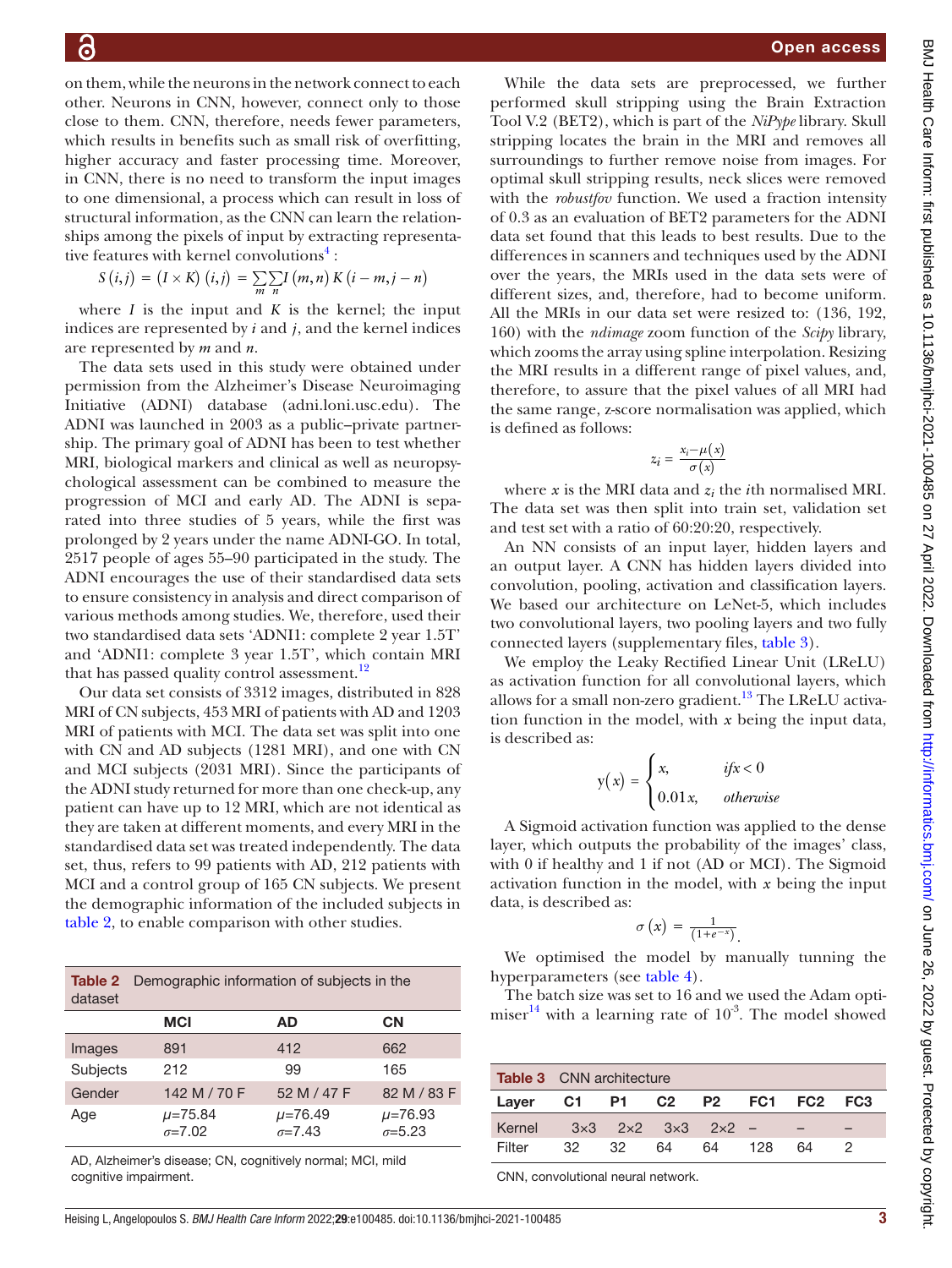# <span id="page-3-0"></span>Table 4 Parameter tuning on the AD dataset

| <b>Parameters</b> |                   |                |       |                |       |       |       |        |       |       |       |
|-------------------|-------------------|----------------|-------|----------------|-------|-------|-------|--------|-------|-------|-------|
| <b>Round</b>      |                   | $\overline{2}$ | 3     | $\overline{4}$ | 5     | 6     | 7     | 8      | 9     | $10*$ |       |
| Learning rate     | 0.0001            | 0.0001         | 0.001 | 0.001          | 0.001 | 0.001 | 0.001 | 0.0001 | 0.01  | 0.001 | 0.001 |
| <b>Batch size</b> | 32                | 16             | 16    | 8              | 32    | 16    | 8     | 8      | 8     | 8     | 16    |
| Epochs            | 50                | 50             | 50    | 30             | 30    | 30    | 30    | 30     | 30    | 30    | 40    |
| Dropout           | $\qquad \qquad -$ | 0.3            | 0.3   | 0.15           | 0.15  | 0.15  | 0.15  | 0.15   | 0.15  | 0.15  | 0.2   |
| Batch norm.       | -                 | X              | X     | X              | X     | x     | -     | x      | X     | X     | X     |
| <b>Metrics</b>    |                   |                |       |                |       |       |       |        |       |       |       |
| Loss              | 1.040             | 0.711          | 0.637 | 0.461          | 0.742 | 0.600 | 2.292 | 0.805  | 0.639 | 0.600 | 0.677 |
| Acc               | 0.833             | 0.794          | 0.802 | 0.840          | 0.833 | 0.840 | 0.728 | 0.767  | 0.825 | 0.833 | 0.837 |
| Precision         | 0.881             | 0.977          | 0.891 | 0.768          | 0.947 | 0.949 | 0.628 | 0.972  | 0.788 | 0.859 | 0.948 |
| Recall            | 0.628             | 0.447          | 0.521 | 0.809          | 0.574 | 0.596 | 0.628 | 0.372  | 0.713 | 0.649 | 0.585 |

AD, Alzheimer's disease.

overfitting, which means that it includes more terms or uses more complicated approaches than necessary.<sup>15</sup> Regularisation can control overfitting and drop-out regularisation is a commonly used approach because it is computationally inexpensive, and it prevents coadaptation among feature map units. $\frac{11}{11}$  In drop-out regularisation, only a fraction of the weights is learnt by the NN in each iteration. We added a drop-out layer with a value of 0.2 after each pooling layer (ie, 80% of the weights were learnt in each iteration), leading to better results on all the train, validation and test sets. To stabilise the learning process, we added batch normalisation after every convolutional layer. For each unit in a layer, the value was normalised as follows:

$$
\begin{array}{l}\n a \\
(l) \\
i\n\end{array} = \frac{a_i^{(l)} - E\left[a_i^{(l)}\right]}{\sqrt{\text{Var}\left[a_i^{(l)}\right]}}
$$

where *a* represents the activation vector of the *ith* layer *l*. Thereafter, the normalised values were scaled and shifted accordingly. After ~40 epochs, the model did not show increment in accuracy or reduction in loss, and overfitting increased, thus, we applied an early stopping at 40 epochs instead of the initial set of 50.

The CNN was built with a *Jupyter Notebook* using *Python V.3.6.4*, *Tensorflow V.2.4.0* and *Keras V.2.4.0*. To load the data in *NIfTI* format, we used the *Nilearn* library, and we used the *scikit-learn* and *SciPy* libraries for data preprocessing. The development, testing and application of the model took place on the Google Cloud Console, where

we used a storage bucket to store the data sets, and three compute engine instances to perform the skull stripping and preprocessing and to run our model independently as these steps require different computational resources. For skull stripping, we used an instance with 8 vCPUs, 52 GB RAM, and two NVIDA Tesla K80 GPUs, for preprocessing, we used an instance with 40 vCPUs and 961 GB RAM. For the CNN, we used an instance with 64 vCPUs, 416 GB RAM and four NVIDA Tesla T4 GPUs.

### **RESULTS**

The model was evaluated in terms of *accuracy*, *recall*, *precision* and *f1-score*. Recall provides sensitivity information on how many patients were correctly identified. Precision expresses how many of the positives that the model returns were actually positive. F1-score is the harmonic mean between precision and recall. An NN adjusts its weights to optimise the loss, which is calculated with the use of binary cross entropy loss:

$$
CE = -\sum_{i=1}^{C'=2} t_i log(s_i) = t_1 log(s_1) - (1 - t_1) log(1 - s)
$$

where  $C$  represents the classes,  $s_i$  is the predicted probability value for class *i* and *t* is the true probability for that class. Since the data were unevenly distributed, the accuracy baseline of random guessing was also calculated. The baseline was calculated with respect to the class distribution of the data set. First, we trained and tested our

<span id="page-3-1"></span>

Figure 1 Model performance for the AD and MCI datasets. AD, Alzheimer's disease; MCI, mild cognitive impairment.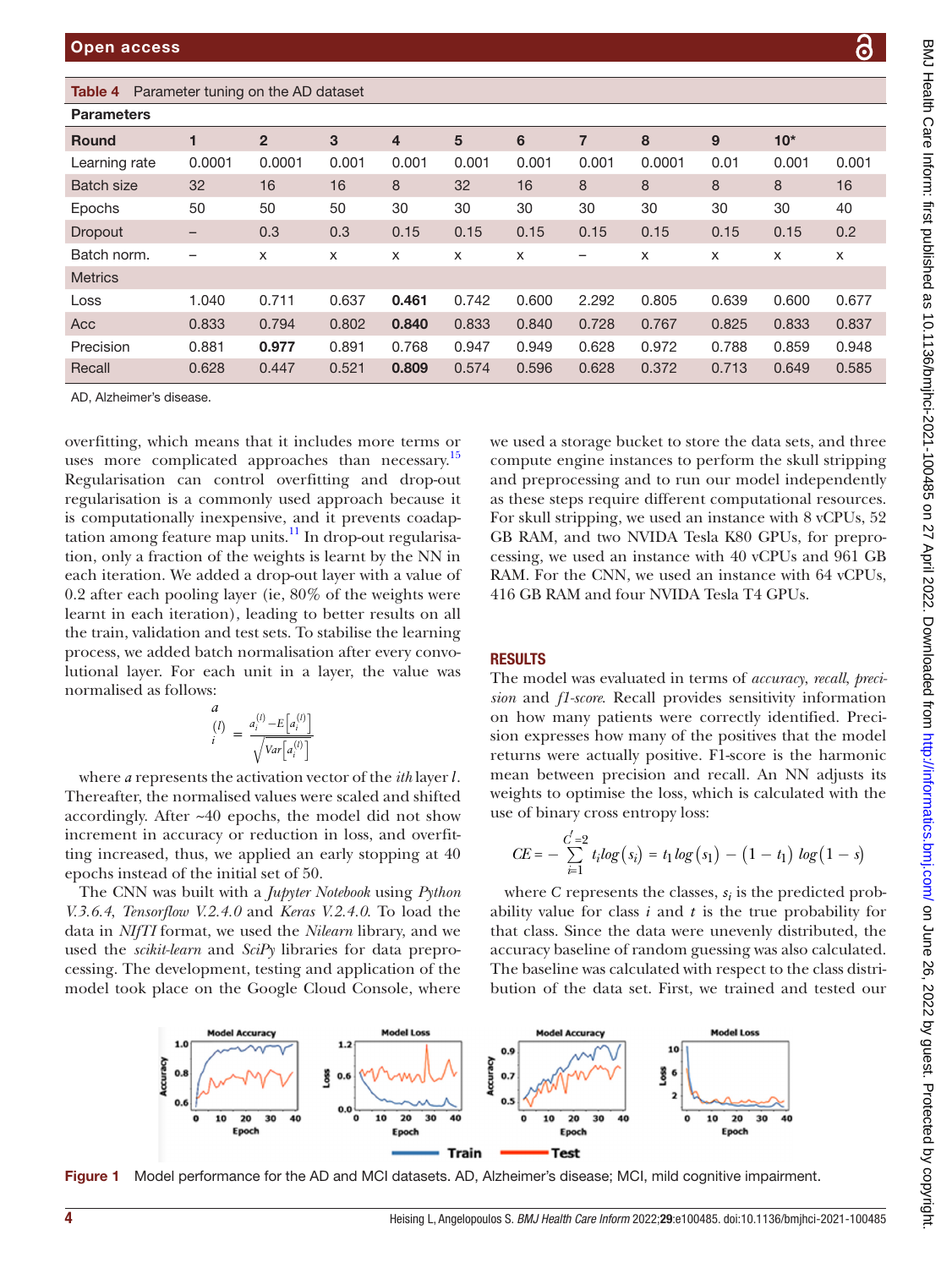<span id="page-4-0"></span>

| <b>Table 5</b> Performance metrics on test data |  |                                   |       |       |            |      |
|-------------------------------------------------|--|-----------------------------------|-------|-------|------------|------|
| Data                                            |  | Loss Accuracy Precision Recall F1 |       |       |            | MRI  |
| AD                                              |  | 0.677 0.837                       | 0.948 | 0.585 | 0.724      | 1281 |
| <b>MCI</b>                                      |  | 1.377 0.735                       | 0.728 | 0.894 | 0.802 2031 |      |

AD, Alzheimer's disease; MCI, mild cognitive impairment.

model on the AD data set. After passing the baseline of random guessing on the training data  $(>0.548)$  with an accuracy of 0.994, we applied the same model on the MCI data set. The random guessing baseline for the test data set of the AD model was 0.536 and for the test data set of the MCI model was 0.521. The overepochs performance of the model is depicted in [figure](#page-3-1) 1 for AD (left) and for MCI (right).

While the above graphs indicate a normal learning curve, as the performance of the model keeps increasing on the train data set, the validation performance flattens, which implies overfitting. This appears to be true mainly on the AD data set. Our model achieved accuracy of 0.837 on the AD test set. Irrespective of overfitting, the achieved test accuracy on the AD data set surpasses the random guessing baseline of 0.536. The model predicted MCI with accuracy of 0.735, passing the random guessing baseline of 0.521. [Table](#page-4-0) 5 presents the performance metrics of the models on the test sets. The model performs better than chance on both sets, with a better predictive performance for the AD data set than for the MCI data set. The MCI model, however, seems to perform better on selecting relevant items (ie, recall, predicted positives relative to all positives). The MCI model shows notably less overfitting than the AD model, which might be due to the size of the data set, as the dataset used for the MCI was larger (almost double in size) than the AD one.

By comparing our study to previous ones in the relevant literature (see [table](#page-4-1) 6), we notice a large difference

in the size of the used data sets. Moreover, some of the prior studies only report the number of subjects in the used data set, $816-18$  but the number of images can differ from these since one subject can have up to 12 images in these data sets. As expected, studies with larger data sets achieved higher accuracy. Furthermore, some of the studies with a 2D approach treated the slices independently,<sup>9 19 20</sup> thereby enlarging the size of their data set, however, the MRI was not treated as a whole.

### **DISCUSSION**

While AI-CAD frameworks have been thoroughly studied, they have not been proposed as a tool for assisting clinicians. Furthermore, while the literature on AI-CAD frameworks is mostly approached from a computer science perspective, clinicians have been shown to lack trust in them.<sup>2 3 21</sup> Our work addresses that lacuna by providing a synergistic approach between clinicians and scientists. We contribute to the line of research on using CNN for AD and MCI detection, by applying a 2D approach. Our model predicts AD better than chance by 0.301 and MCI by 0.214. As expected, the model performed worse on detecting MCI than AD. The learning process on the MCI data set, however, was much cleaner than the process on the AD data set. This might be due to the size of the data set, which can have a large impact on the process and outcomes of the model. The proposed AI-CAD framework, thus, performs better than chance for AD as well as for MCI and could assist clinicians in the early detection of AD and MCI.

We suggest that medical algorithms should not be focused solely on accuracy but should also be evaluated with respect to how they might impact disparities and operationalise fairness in terms of computational resources, when it comes to their adoption. Our framework can be

<span id="page-4-1"></span>

| Comparison of data and accuracy with previous studies<br>Table 6 |                 |                          |                   |           |            |  |  |  |
|------------------------------------------------------------------|-----------------|--------------------------|-------------------|-----------|------------|--|--|--|
|                                                                  |                 |                          |                   | Accuracy  |            |  |  |  |
| <b>Study</b>                                                     | <b>Subjects</b> | Images                   | <b>Dimensions</b> | <b>AD</b> | <b>MCI</b> |  |  |  |
| Basaia et al <sup>8</sup>                                        | 645             |                          | 3D                | 0.99      | 0.87       |  |  |  |
| Feng et $al^{16}$                                                | 193             |                          | 3D                | 0.95      | 0.86       |  |  |  |
| Korolev et $al^{25}$                                             | 111             | 111                      | 3D                | 0.80      |            |  |  |  |
| Liu et $al17$                                                    | 193             | $\overline{\phantom{0}}$ | 3D                | 0.85      |            |  |  |  |
| Liu et $al^{18}$                                                 | 902             |                          | 3D                | 0.91      |            |  |  |  |
| Senanayake et al <sup>26</sup>                                   |                 | 322                      | 3D                | 0.76      | 0.75       |  |  |  |
| Hon and Khan <sup>*27</sup>                                      | 200             | 6400                     | 2D                | 0.96      |            |  |  |  |
| Sarraf and Tofighi <sup>"19</sup>                                | 302             | 62 335                   | 2D                | 0.99      |            |  |  |  |
| Sarraf and Tofighi <sup>*20</sup>                                | 43              | 367 200                  | 2D                | 0.97      |            |  |  |  |
| Wang et al. <sup>**9</sup>                                       | 98              | 17 738                   | 2D                | 0.98      |            |  |  |  |
| Our                                                              | 476             | 3312                     | 2D                | 0.84      | 0.74       |  |  |  |

\*Accuracy before transfer learning=0.74.

†Used MRI slices independently.

AD, Alzheimer's disease; MCI, mild cognitive impairment.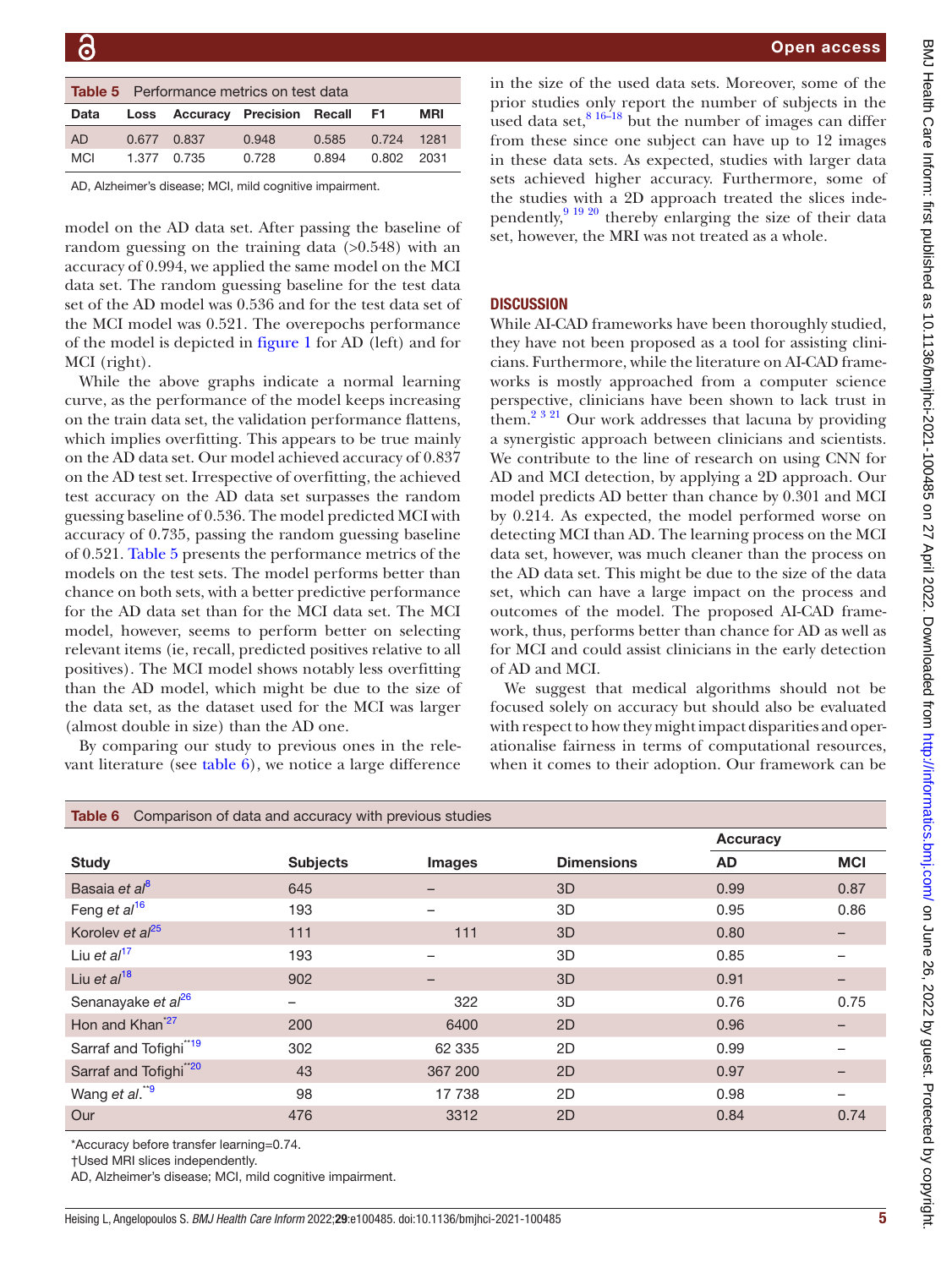### Open access

further extended to other diseases, and to cases where time is scarce, computational resources are not available, and large data sets are out of reach. Finally, our work is in line with the broader Information Systems research agenda,<sup>22</sup> on the adoption of responsible medical AI algorithms,  $^{23}$  and the stewardship of sensitive personal data.<sup>24</sup> Therefore, our work can give rise to new avenues for interdisciplinary research and can become the bedrock for novel methodological advances as well as groundbreaking empirical findings on the broader topic.

### **CONCLUSION**

Prior studies have used CNN to diagnose MCI and early AD, most of which applied 3D approached. The 3D CNN, however, have drawbacks that relate to needs for HPC infrastructures. Other studies have focused on detecting AD with a 2D CNN, achieving similar results as the 3D approach. Despite the relevance of detecting MCI, prior studies did not investigate how these methods perform on detecting MCI. Our main goal was to determine whether a 2D CNN can be used to diagnose AD and MCI. Our work resulted in an AI-CAD framework that can assist clinicians in the early detection of MCI and AD with high-enough accuracy, based on a relatively small data set, and without the need of HPC infrastructures. Our work has limitations that need to be acknowledged. First, an important preprogressing step is image resizing. We used *Scipy ndimage*, which distorts the image and could have a negative effect on the learning process. A better solution for resizing images is needed but to the best of our knowledge is not available. Second, the ADNI data sets consist of more images than participants. If subjects appear in both data sets, the model could learn subjectspecific features, but the impact on model performance is unknown, as most physical features are removed during skull stripping. Third, the AD model appears to be overfitting, which is a common problem in DL models. To further optimise our model, the overfitting problem needs to be addressed by future research. Future research should also replicate the existing 3D CNN approaches and compare their execution time with the 2D CNN one of our models on the same computational infrastructure. Such a comparison will further illustrate the merits of our approach. Finally, future research should also evaluate the performance of clinicians using our framework and their performance without an AI aid.

#### Twitter Spyros Angelopoulos [@angelopoulos](https://twitter.com/angelopoulos)

Contributors LMH conceived the idea for the project and SA oversaw its overall direction and planning. Both LMH and SA worked on the acquisition of the data for analysis. LMH designed the computational framework and analysed the data. SA worked out the technical details for analysis and helped in the interpretation of the results. LMH is the guarantor of the study.

Funding The authors have not declared a specific grant for this research from any funding agency in the public, commercial or not-for-profit sectors.

Competing interests None declared.

Patient consent for publication Not applicable.

Ethics approval Durham University Business School, DUBS-2021-10-31T21:05:04-xggj42.

Provenance and peer review Not commissioned; externally peer reviewed.

Data availability statement Data was obtained from an open access database. which is publicly available. Not applicable.

**Open access** This is an open access article distributed in accordance with the Creative Commons Attribution Non Commercial (CC BY-NC 4.0) license, which permits others to distribute, remix, adapt, build upon this work non-commercially, and license their derivative works on different terms, provided the original work is properly cited, appropriate credit is given, any changes made indicated, and the use is non-commercial. See: [http://creativecommons.org/licenses/by-nc/4.0/.](http://creativecommons.org/licenses/by-nc/4.0/)

#### ORCID iD

Spyros Angelopoulos<http://orcid.org/0000-0002-8165-8204>

### REFERENCES

- <span id="page-5-0"></span>1 Esteva A, Kuprel B, Novoa RA, *et al*. Dermatologist-level classification of skin cancer with deep neural networks. *[Nature](http://dx.doi.org/10.1038/nature21056)* 2017;542:115–8.
- <span id="page-5-1"></span>2 Liu X, Faes L, Kale AU, *et al*. A comparison of deep learning performance against health-care professionals in detecting diseases from medical imaging: a systematic review and meta-analysis. *[Lancet Digit Health](http://dx.doi.org/10.1016/S2589-7500(19)30123-2)* 2019;1:e271–97.
- <span id="page-5-2"></span>3 Briganti G, Le Moine O. Artificial intelligence in medicine: today and tomorrow. *[Front Med](http://dx.doi.org/10.3389/fmed.2020.00027)* 2020;7:27.
- <span id="page-5-3"></span>4 Weiner MW, Veitch DP, Aisen PS, *et al*. 2014 update of the Alzheimer's disease neuroimaging Initiative: a review of papers published since its inception. *[Alzheimers Dement](http://dx.doi.org/10.1016/j.jalz.2014.11.001)* 2015;11:e1–120.
- <span id="page-5-4"></span>5 Selkoe DJ. Alzheimer disease and aducanumab: adjusting our approach. *[Nat Rev Neurol](http://dx.doi.org/10.1038/s41582-019-0205-1)* 2019;15:365–6.
- <span id="page-5-5"></span>6 Ataloglou D, Dimou A, Zarpalas D, *et al*. Fast and precise hippocampus segmentation through deep Convolutional neural network ensembles and transfer learning. *[Neuroinformatics](http://dx.doi.org/10.1007/s12021-019-09417-y)* 2019;17:563–82.
- <span id="page-5-6"></span>7 Li Q, Cai W, Wang X. Medical image classification with convolutional neural network. *Proc Int Conf Control Automation Robotics Vision* 2014:844–8.
- <span id="page-5-7"></span>8 Basaia S, Agosta F, Wagner L, *et al*. Automated classification of Alzheimer's disease and mild cognitive impairment using a single MRI and deep neural networks. *[Neuroimage Clin](http://dx.doi.org/10.1016/j.nicl.2018.101645)* 2019;21:101645.
- <span id="page-5-8"></span>9 Wang S-H, Phillips P, Sui Y, *et al*. Classification of Alzheimer's disease based on eight-layer convolutional neural network with leaky rectified linear unit and max pooling. *[J Med Syst](http://dx.doi.org/10.1007/s10916-018-0932-7)* 2018;42:85.
- <span id="page-5-9"></span>10 Lai M. Deep learning for medical image segmentation. *ArXiv* 2015.
- <span id="page-5-10"></span>11 Bernal J, Kushibar K, Asfaw DS, *et al*. Deep convolutional neural networks for brain image analysis on magnetic resonance imaging: a review. *[Artif Intell Med](http://dx.doi.org/10.1016/j.artmed.2018.08.008)* 2019;95:64–81.
- <span id="page-5-16"></span>12 Wyman BT, Harvey DJ, Crawford K, *et al*. Standardization of analysis sets for reporting results from ADNI MRI data. *[Alzheimers Dement](http://dx.doi.org/10.1016/j.jalz.2012.06.004)* 2013;9:332–7.
- <span id="page-5-17"></span>13 Lu L, Shin Y, Su Y. Dying ReLU and initialization: theory and numerical examples. *ArXiv* 2019.
- <span id="page-5-18"></span>14 Kingma DP, Ba J. Adam: a method for stochastic optimization. *ArXiv* 2014.
- <span id="page-5-19"></span>15 Hawkins DM. The problem of overfitting. *[J Chem Inf Comput Sci](http://dx.doi.org/10.1021/ci0342472)* 2004;44:1–12.
- <span id="page-5-11"></span>16 Feng C, Elazab A, Yang P, *et al*. Deep Learning Framework for Alzheimer's Disease Diagnosis via 3D-CNN and FSBi-LSTM. *[IEEE](http://dx.doi.org/10.1109/ACCESS.2019.2913847)  [Access](http://dx.doi.org/10.1109/ACCESS.2019.2913847)* 2019;7:63605–18.
- <span id="page-5-12"></span>17 Liu M, Cheng D, Wang K, *et al*. Multi-Modality Cascaded Convolutional neural networks for Alzheimer's disease diagnosis. *[Neuroinformatics](http://dx.doi.org/10.1007/s12021-018-9370-4)* 2018;16:295–308.
- <span id="page-5-13"></span>18 Liu M, Zhang J, Adeli E, *et al*. Landmark-based deep multiinstance learning for brain disease diagnosis. *[Med Image Anal](http://dx.doi.org/10.1016/j.media.2017.10.005)* 2018;43:157–68.
- <span id="page-5-14"></span>19 Sarraf A, Tofighi G. DeepAD: Alzheimer's Disease Classification via Deep Convolutional Neural Networks using MRI and fMRI. *BioRxiv* 2016:070441.
- <span id="page-5-15"></span>20 Sarraf A, Tofighi G. Classification of alzheimer's disease using fMRI data and deep learning convolutional neural networks. *ArXiv* 2016.
- 21 Markus AF, Kors JA, Rijnbeek PR. The role of explainability in creating trustworthy artificial intelligence for health care: a comprehensive survey of the terminology, design choices, and evaluation strategies. *[J Biomed Inform](http://dx.doi.org/10.1016/j.jbi.2020.103655)* 2021;113:103655.
- <span id="page-5-20"></span>22 Struijk M, CXJ O, Davison RM, *et al*. Putting the is back into is research. *[Inf Syst J](http://dx.doi.org/DOI:%2010.1111/isj.12368)* 2022;32.